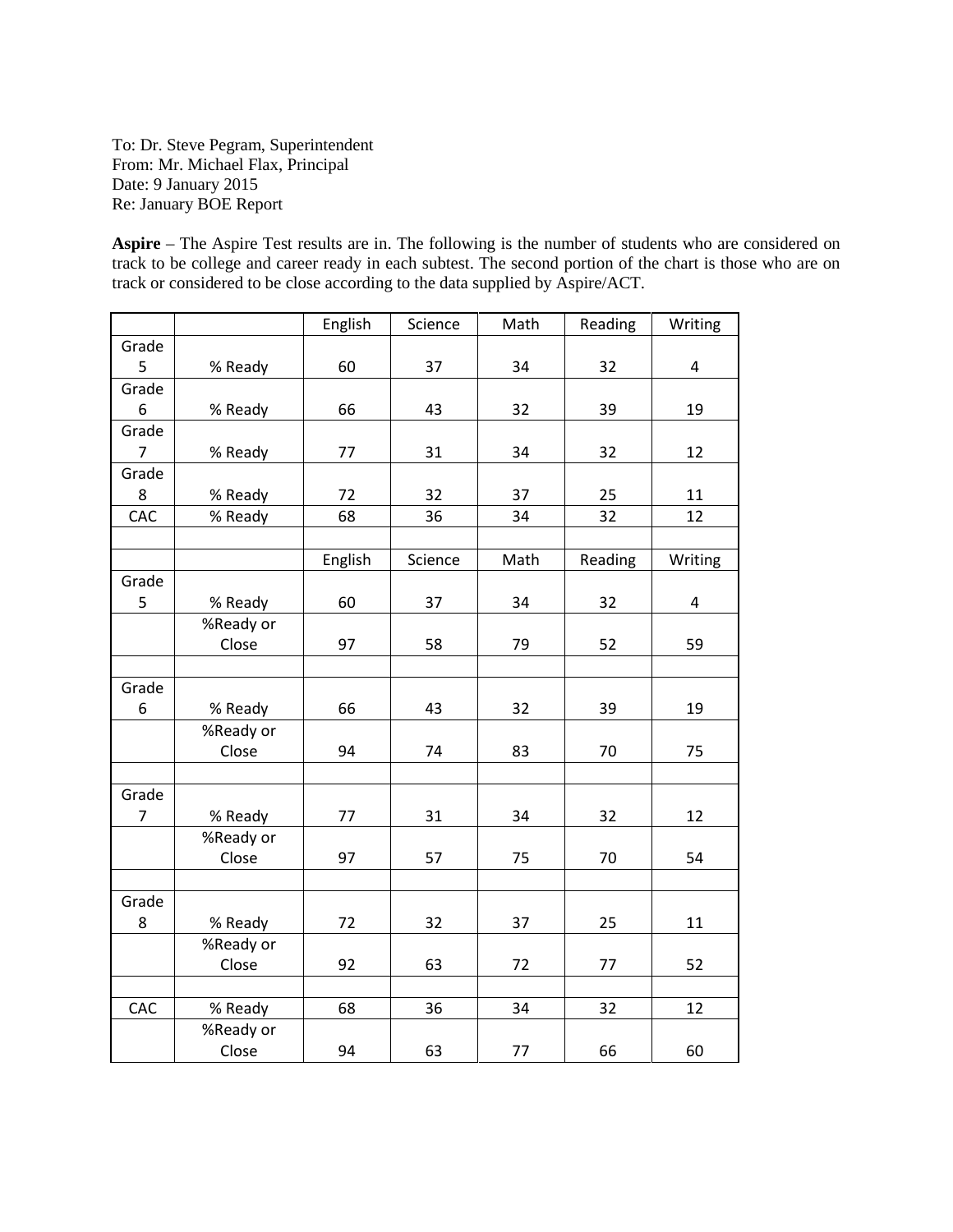**Math and Reading Classroom Data** – We have been collecting data on students in their reading classes throughout the semester. Our reading program here looks different at each level. Grade five uses the Lead 21 Reading Series, grade six uses the Expert 21 Reading Series, and grades seven and eight uses previously adopted curriculum resources and teacher designed plans. Teachers are tracking data on the reading students as to which are on grade level (and where on the spectrum they fall) and will do a comparative study at the end of the second semester.

**Fifth grade reading**: The Lead 21 program assesses students for placement at the beginning of the year. As students work through the units their levels are adjusted as necessary. Whole class instruction comprises a part of the instructional day, with an hour each day devoted to small group instruction at the appropriate level. At the current time this is the breakdown of students at each L21 level:

Advanced Level 21 students (31% of students in small group instruction by GE Teacher.) Benchmark Level 22 students (33% of students in small group instruction by GE Teacher.) Strategic Level 12 students (18% of students in small group instruction by GE Teacher.) Intensive Level 12 students (18% of students in small group instruction by GE Teacher.) Four students receive small group (and two receive their entire instruction) in the resource room.

**Fifth grade math**: All students in fifth grade math receive their instruction at grade level, with the exception of the students who are identified with a disability affecting math. Those four students receive their math instruction in the resource room at a much lower level than fifth grade. Eight students are (at this time) involved in our Lower Tier instruction for thirty minutes of additional time daily. That number of students varies as the results of the unit tests are used for placement. While they are receiving that time, the other students are engaged in enrichment or grade level activities involving the math concepts that are currently and previously have been taught. Data by Unit will be reported following the conclusion of Unit Six, currently in process of being assessed.

**Sixth grade reading**: The sixth grade uses the Expert 21 Reading Program for instruction. The Student Reading Inventory is used three times per year, with the first one at the beginning of the school year. The report shows data using Year-End Proficiencies (end of sixth grade) for placement. The students are engaged at this writing in the mid-year SRI. I will be able to have that data next Monday, so can report on the growth at the BOE meeting. In September the breakdown was as follows:

| <b>Advanced Level</b>    | 8 students (10% of students receiving instruction in regular education)  |
|--------------------------|--------------------------------------------------------------------------|
| Proficient Level         | 18 students (18% of students receiving instruction in regular education) |
| Basic Level              | 33 students (42% of students receiving instruction in regular education) |
| <b>Below Basic Level</b> | 20 students (25% of students receiving instruction in regular education) |
|                          | Again, I will be able to discuss growth data at the January BOE meeting. |

**Sixth grade math:** Data on sixth grade math has been collected based on the three unit tests that students have completed. A pretest is given (in all subject areas in the building) with the posttest to follow. Here is the breakdown as far as grade level average scores on each unit test.

| Unit One   | Pretest 52% | Post Test 81\% |
|------------|-------------|----------------|
| Unit Two   | Pretest 40% | Post Test 87%  |
| Unit Three | Pretest 35% | Post Test 88%  |

**Seventh grade reading**: Seventh and eighth grade students are involved in reading instruction three days per week. Most of our seventh and eighth grade students receive instruction on grade level. No pretest is given over the novel studies and skill work.

Based on teacher assessment, both formal and informal, we have 62 students (81% of all seventh graders; 85% of students who receive reading instruction in the regular education classroom) performing on or above grade level, and 15 (19% of all seventh graders; 15% of students who receive reading instruction in